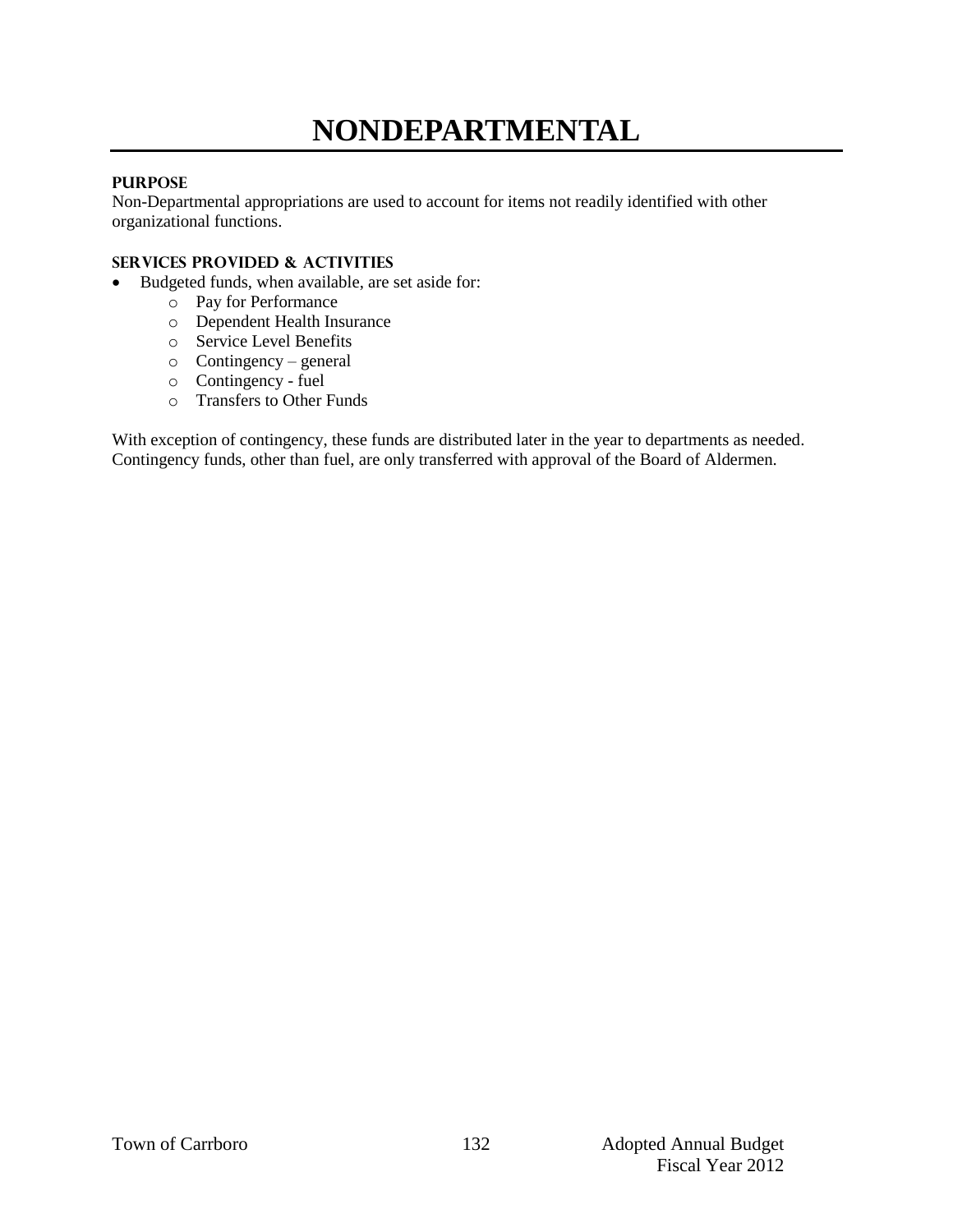#### **Budget summary NONDEPARTMENTAL - TOTAL**

|                   | 2008-09<br><b>ACTUAL</b> | 2009-10<br><b>ACTUAL</b> | 2010-11<br><b>ADOPTED</b><br><b>BUDGET</b> | 2011-12<br><b>ADOPTED</b><br><b>BUDGET</b> | % CHANGE<br><b>2012 FROM</b><br>2011 |
|-------------------|--------------------------|--------------------------|--------------------------------------------|--------------------------------------------|--------------------------------------|
| <b>SUMMARY</b>    |                          |                          |                                            |                                            |                                      |
| PERSONNEL.        |                          |                          | 441,248                                    | 459,638                                    | 4%                                   |
| <b>OPERATIONS</b> | 1,551,099                | 404.562                  | 247,000                                    | 47,000                                     | $-81%$                               |
| CAPITAL OUTLAY    |                          |                          |                                            |                                            | <b>O%</b>                            |
| <b>TOTAL</b>      | 1,551,099                | 404,562                  | 688,248                                    | 506,638                                    | $-26%$                               |

## **changes in budget from prior year adopted budget**

The recommended budget sets aside \$196,319 for lump sum payment based on performance. Funds are also included to cover increased health insurance costs for employees and retirees (\$159,971), required increase in contributions to LGERS (\$52,348), and continuation of service benefits (\$51,000).

The operating cost represents transfer of funds from the General Fund to other funds. A transfer of \$12,000 represents an amount that must be set aside for future board room equipment. The Town, under the original Time Warner cable franchise, opted for a surcharge to pay for board room equipment upgrades in FY04-05. The equipment is fully reimbursed with this surcharge in FY08-09, with the remainder going to the capital reserve fund for future equipment purchases. This revenue will be eliminated upon expiration of the Time Warner franchise agreement in 2011. It is possible that the Town may not receive this revenue as indicated in the Executive Summary. However, if funds are received, they will be transferred.

Funds of \$35,000 are set aside for contingency, of which \$20,000 is for possible fuel increases beyond what is budgeted.